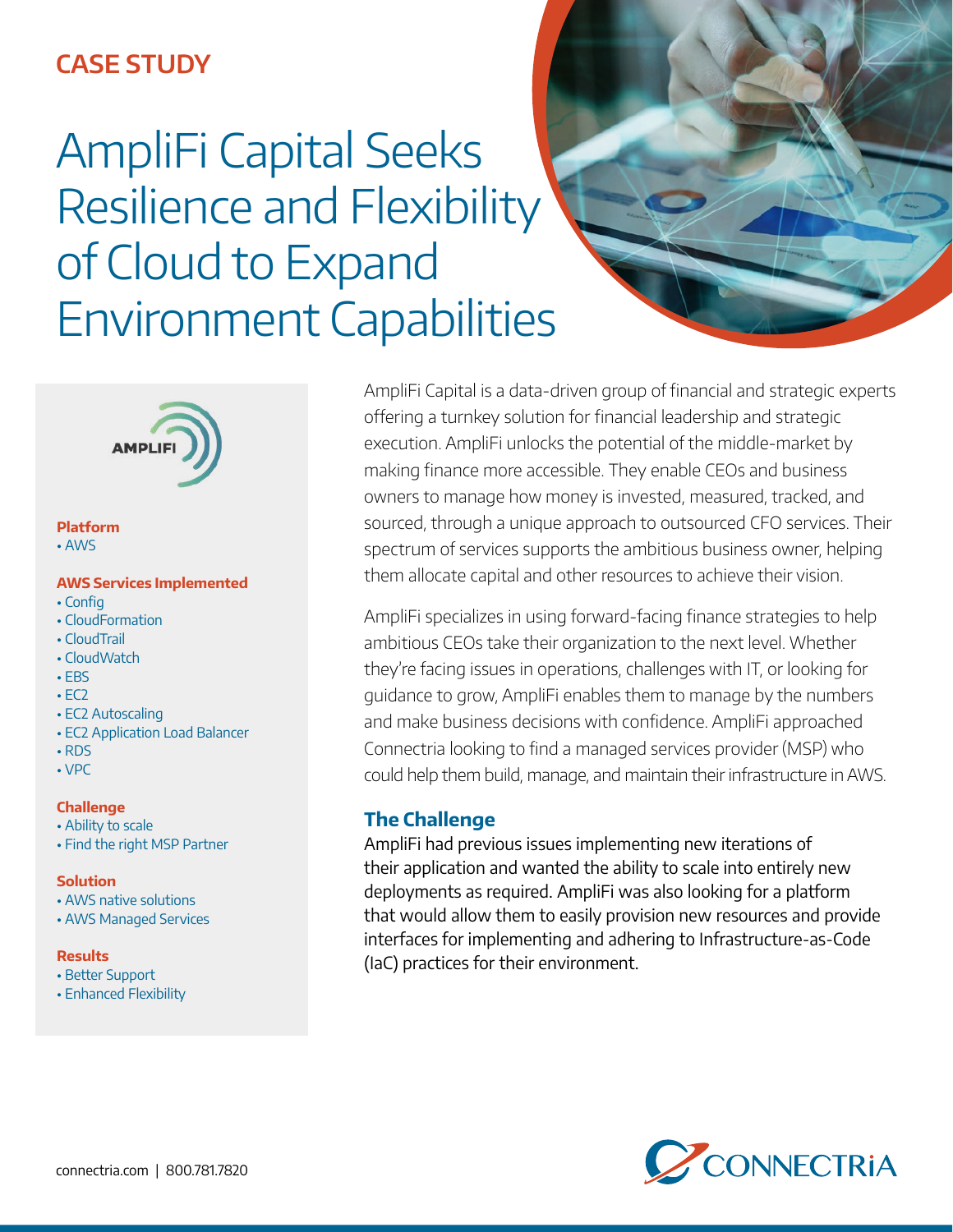# **CASE STUDY**

## **The Solution**

Based on customer requirements, Connectria worked with AmpliFi to design and implement a platform that would allow them the flexibility of an infrastructure that scales with their needs through the use of tools including AWS Virtual Private Cloud (VPC), Elastic Compute Cloud (EC2), Relational Database Service (RDS), and Elastic Block Storage (EBS). AmpliFi requested a solution where they would be free to leverage built-in solutions that were focused around scaling their capacity to fit their demands, and so decided to utilize the features of EC2 Autoscaling and the EC2 Application Load Balancer.

To ensure that the implemented AWS solution is appropriately monitored and managed with straightforward and powerful features, Connectria implemented AWS native solutions including Cloudtrail and Config which allow AmpliFi to examine and audit changes and activity. Connectria also enabled Cloudwatch to log activity for events such as VPC traffic to create an auditable log and facilitate troubleshooting of any issues. In addition to these AWS services, Connectria also enabled services for AmpliFi using Blue Matador monitoring which uses predictive algorithms to continuously surveille the environment for anomalies. Connectria worked with AmpliFi to determine both their immediate needs and their long-term goals for their infrastructure, including their requirements for an infrastructure that would be documented as it was maintained utilizing IaC practices as well as allowing for recovery should operations be impacted.

To manage the infrastructure of this solution, Connectria assisted AmpliFi in leveraging an AWS native IaC solution using AWS CloudFormation. The teams determined that CloudFormation provided the functionality needed while allowing AmpliFi to maintain self-documentation efforts in their environments. Of particular importance to AmpliFi, the CloudFormation implementation designed by Connectria meets both current requirements and is also designed with considerations in place for future expansion.

To ensure that the implemented AWS solution is appropriately monitored and managed with straightforward and powerful features, Connectria implemented AWS native solutions including Cloudtrail and Config which allow AmpliFi to examine and audit changes and activity.